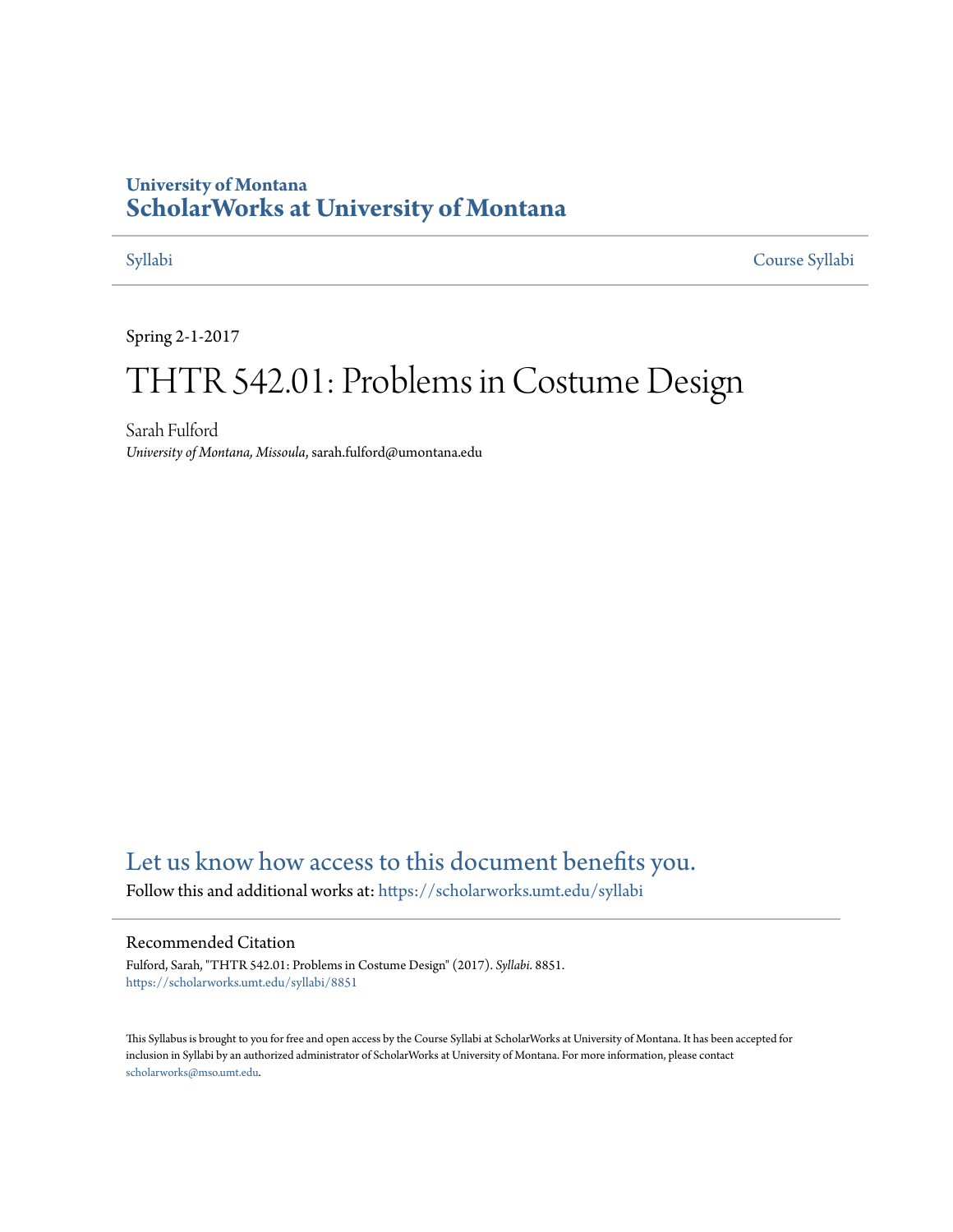### **School of Theatre & Dance Problems in Costume Design- THTR 542-01 Spring 2017**

Professor: Sarah Fulford Office: PART 040 Office Hours: M - W 12:30pm - 2:00pm Email: sarah.fulford@umontana.edu

Classroom: PARTV 040 Credits: 3 Prerequisite: Stage Craft - THTR 202 **Class Days & Time:** 

Jan. 24 2017 – May 4, 2017 T-R, 8:00am -10:50am

Class Final: Thursday, May 11th – 8:00am -10:00pm

**Contact:** Please contact me through the University email address provided above.

#### **Student Contact:**

All correspondence will be conducted through your **University Email.** Students are responsible for checking their University email regularly. Any information that is missed as a result of not checking your University email is not the responsibility of the instructor. This includes notification of any changes to class including cancellations. Additionally, if class is canceled, a note will be posted on the door of the costume shop.

### **Course Description:**

Intermediate Construction builds foundational garment construction skills that prepare students to enter the professional theatrical costume industry.

### **Recommended Text:**

*The Costume Technicians Handbook* **by Elizabeth Covey & Rosemary Ingham.**  (For students who intend to take *Flat Patterning* and *Draping* I highly recommend you invest in this book. It is a standard text, regularly used as a reference in the industry)

**Materials:** If you do choose the purchase and use your own tools for this class please be sure to put your name on them. It is the responsibility of the student to keep track of their personal tools. Students are encouraged to purchase the type of materials that the instructor has specified. Working with common tools will facilitate a better understanding of the principles taught in this class

- **18" X 2" Clear Ruler**
- **Soft Tape Measure Recommended (160" long)**
- **Fabric Scissors (Kai Scissors recommended)**
- **Seam Ripper**
- **Calculator**

**Cell Phones:** You will be allowed to use the calculator on your phone. **HOWEVER**, if you are observed using your phone in class for any purpose other than the calculator it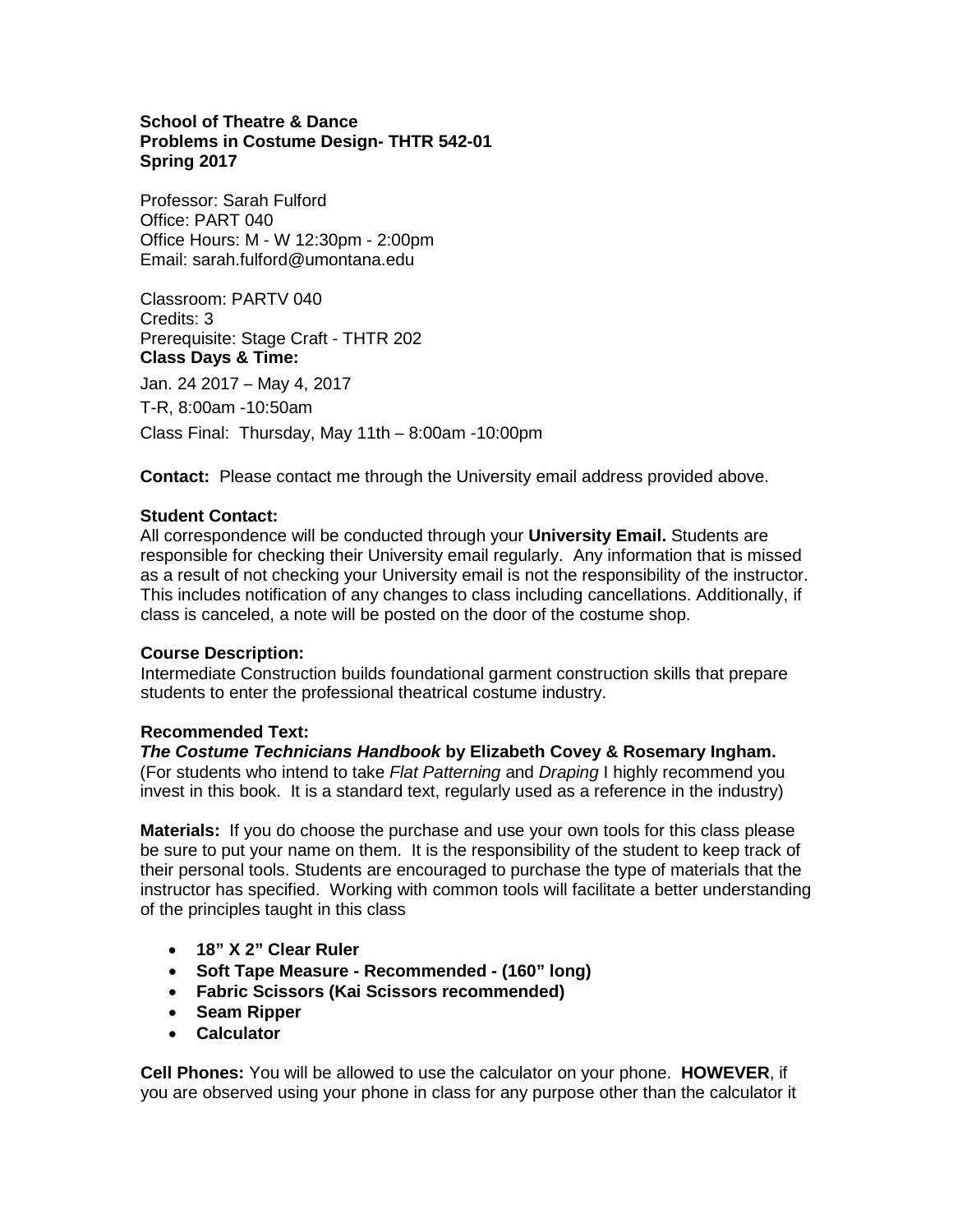will be confiscated for the rest of the class period and will be returned to you at the end of the class. You will subsequently be expected to bring a traditional calculator to class. If you fail to bring a traditional calculator after any infraction, you are out of luck and will depend on the kindness of your class mates. Repeat offenders of the cell phone policy (three times or more) will be considered absent and it will effect your final grade.

#### **Course Objectives and Format:**

This class will be divided in to two units.

The first unit will be in the first half of the semester. We will be completing a sampler project that covers comprehensive sewing techniques. Each part of this project must be completed in a timely manor BEFORE students can move on to the next part. If a student does not finish a part within the allotted class time OR misses the instructions for one part they are responsible for making up the missed work in their own time by the due date. All the parts of the sampler will be assembled into a functional tool kit, appropriate for use in a professional shop. Completion of this project will be expected of each student by the date assigned and will count as a midterm graded assignment. The project will be graded for quality of construction and demonstration of learning.

For the second and final unit, graduate student will cut and construct a fully realized costume for inclusion in costume stock. We will be using a combination of commercial patterns and theatrical patterns drafted by the instructor. Student will be assigned a project based on their level of skill and confidence. Although it is understood that everyone works at a different pace, as in a professional shop, there will be a progress schedule that students will be expected to work toward. Completion of this project will be expected of each student by the date assigned and will count as final graded assignment. The project will be graded for quality of construction and demonstration of learning.

#### **Grading & Assessment:**

As this is a class designed for costuming students who intend to work in the professional field, grading and assessment will be based of the expectations of the industry. Those expectations being; showing up, doing the work cooperatively and with a positive attitude and doing it at the highest quality.

#### **Attendance: 30%**

As previously stated, this is a lab work based class where students are expected to be present at all classes and work to their fullest potential.

### **Quality: 30%**

As in the industry, an emphasis on quality and accuracy will be expected. Each project will be evaluated for quality.

#### **Participation: 40%**

#### **(20% = Completing Work on Time)**

As in the industry, all projects are expected to be completed by the dates assigned. Failure to complete a project on time will effect your grade**.** 

**(20% = Attitude & Conduct)**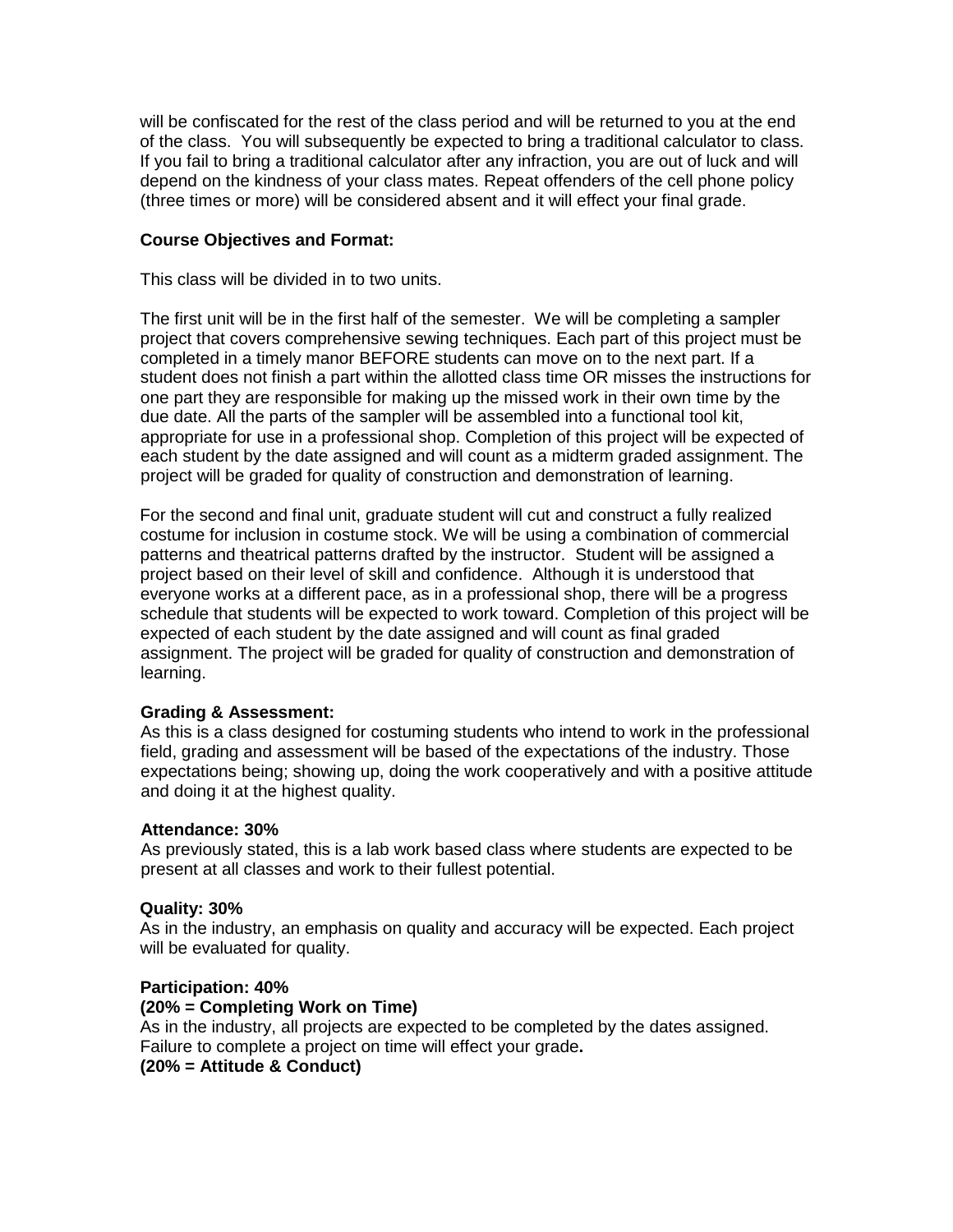Also as in the industry, your attitude and conduct in class will effect your evaluation. This will be based on if you came to class prepared, your demonstration of problem solving and your focus and conduct in class.

#### **Class Expectations:**

This is a lab based class where a lot of information is going to be covered very quickly. Consequently, your presence and participation in class is mandatory for your success. All students are expected to be in class on time. A great deal of helpful information beyond what is stated in the syllabus will be communicated by the instructor throughout the course. If you are not present to hear that information, you are missing out on an opportunity to learn something that could be beneficial to your long term career. If you miss the class, you miss the information.

#### **Attendance:**

#### **A substantial % of your grade is based on Attendance.**

A doctor's note must be provided for an absence to be excused.

Three tardies will count as an unexcused absence.

If you are absent due to illness, please inform the instructor as soon as possible. If you are absent due to illness, it is your responsibility to contact the professor regarding missed work and/or ask your classmates what was covered that day. Students are

responsible for making arrangements to come in during the professor's office hours if

they wish to go over missed work.

Students are expected to be responsible for their own education. Any effort made to make up for missed work must be made by the student in their own time.

There will be no extra credit for this class.

#### **Instructor Expectations of Conduct:**

Under no circumstances will language or conduct that is racially offensive, homophobic or body shaming be permitted in this class. If any of this behavior is observed, you will immediately be asked to leave by the instructor.

Please respect the time and expertise of your instructor(s). Please conduct yourself in a respectful and professional manner. If you fail to do so you will be asked to leave by the instructor

Please respect the work of your fellow students. If you are in anyway actively disturbing other students and getting in the way of their education you will be asked to leave by the instructor.

#### **Conversation & Productively**

As a lab class there will be opportunities to talk while working on projects. Students are expected to be proactive about their work and self-monitoring of their time. Please be aware of the volume and content of your conversations and if you are distracting your self and/or your peers. The instructor reserves the right to ask student to either work quietly or change the topic of conversation in order to facilitate a productive working environment.

#### **Hygiene/Personal Care/Dress Code**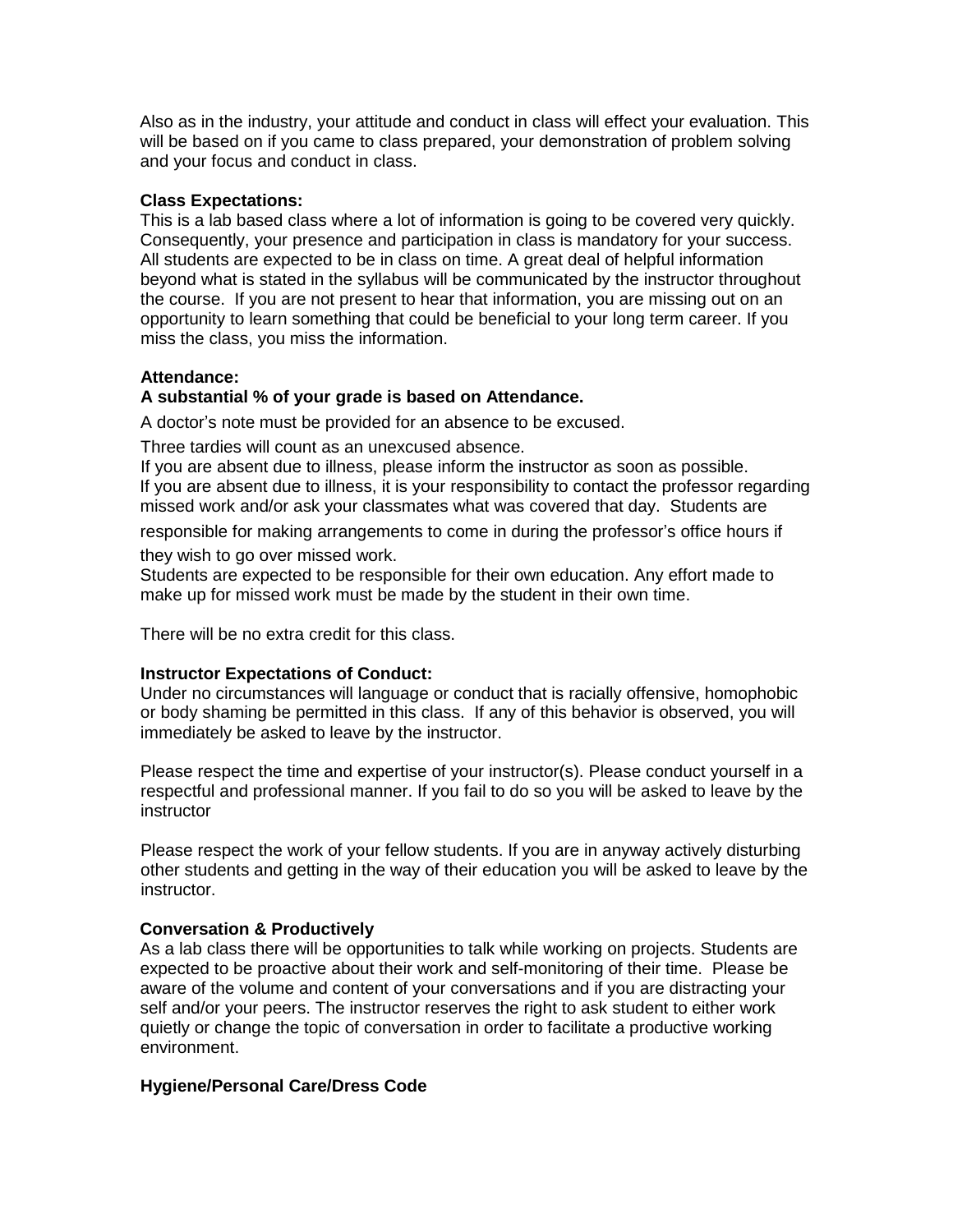The costume shop at UM is a professional work place and consequently the expectations of conduct follow those of the industry. Please avoid wearing perfume or other strong scents. Please come to the costume shop appropriately dressed and bathed, just as you would to a job. This includes wearing clean clothes and shoes, wearing deodorant, brushing your teeth and regularly bathing. The costume shop is a confined space with very little ventilation and we need to be respectful of our peers and colleagues.

This applies to those using the costume shop as a classroom space, those using the space during lab time or for personal projects and for performers and technicians using the space for fittings.

If the instructor observes a persistent issue, the individual will be contacted privately.

If you have a cough or running nose please wash your hand regularly. Many of the tools used in the shop are for common use on a daily basis and a cold spreads quickly in this space. If the instructor observes a problem that puts other peoples health at risk you may be asked to either leave or take appropriate cautionary measures.

Please wear clothing that you can work in comfortably and appropriately. You may be asked to work on the floor, climb on the table, climb ladders etc. and clothing worn to class should accommodate accordingly. For fittings or in class demonstrations every effort should be made to maintain generally socially expectable expectations of modesty. Again, the costume shop is a professional shop, please dress accordingly.

#### **Academic Misconduct and the Student Conduct Code**

All students must practice academic honesty. Academic misconduct is subject to an academic penalty by the course instructor and/or disciplinary sanction by the University. All students need to be familiar with the Student Conduct Code. The Code is available for review online at [http://www.umt.edu/vpsa/policies/student\\_conduct.php](http://www.umt.edu/vpsa/policies/student_conduct.php).

All Theatre & Dance students must have an in-depth knowledge of the practices and procedures outlined in the School of Theatre & Dance *Student Handbook.* The *Handbook* is available online at <http://www.umt.edu/umarts/theatredance/About/handbook.php>.

There is inherent risk involved in many Theatre & Dance classes as they are very physical in nature. Please proceed through class, shop time, or rehearsal with caution. Always be mindful of your personal safety and the safety of others. Students participating in class/shop/rehearsal/performance do so at their own risk.

Due to safety considerations, at **no** point during a student's time spent in class or serving on a production (in any capacity) should non-enrolled persons be guests of that student **without my consent**. Presence of such unauthorized persons in a class, shop, or any backstage/off-stage area will negatively affect a student's grade.

#### **Students with Special Needs**

*Students with disabilities may request reasonable modifications by contacting me. The University of Montana assures equal access to instruction through collaboration between students with disabilities, instructors, and Disability Services for Students (DSS). "Reasonable" means the University permits no fundamental alterations of*